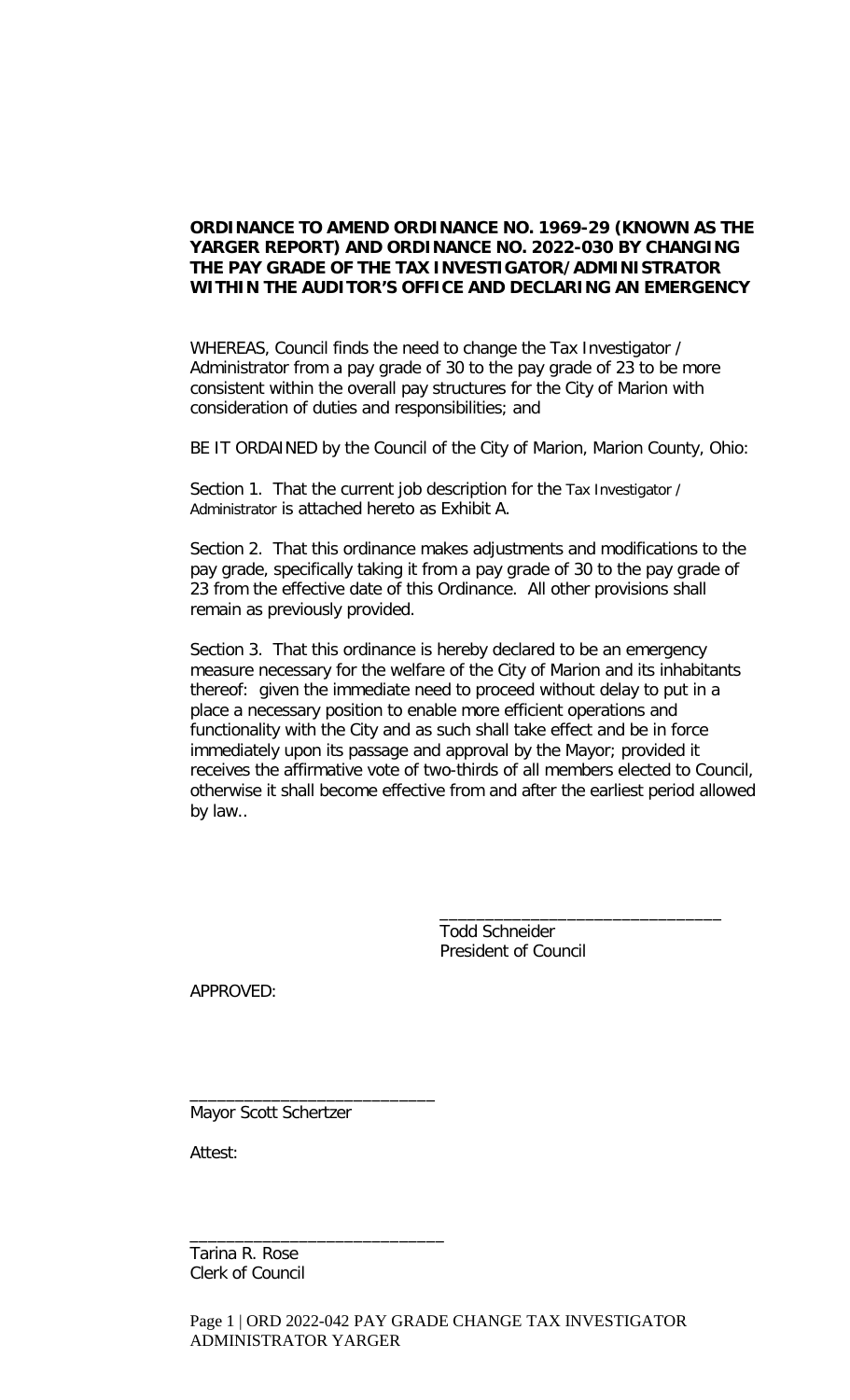## **CITY OF MARION, OHIO Job Description**

| Job Title             | <b>Tax Investigator/Administrator</b> |
|-----------------------|---------------------------------------|
| Department:           | <b>Income Tax</b>                     |
| <b>Reports To:</b>    | <b>City Auditor</b>                   |
| <b>FLSA Status:</b>   | <b>Non-Exempt USW Grade 23</b>        |
| <b>Prepared By:</b>   | <b>Auditor</b>                        |
| <b>Prepared Date:</b> | 01/13/2022                            |
| <b>Approved By:</b>   | <b>City Council</b>                   |

## **TAX INVESTIGATOR / ADMINISTRATOR**

**SUMMARY:** Investigates and Administrates the collection of Marion City Income Tax and the enforcement of Marion City Income Tax Ordinances. In addition, fulfills the duties and responsibilities of Tax Administrator as referenced in Marion City Code Chapters 194,193 and O.R.C. 718.

**ESSENTIAL DUTIES AND RESPONSIBILITIES** include the following: Responsible to the City Auditor for the operation of the Income Tax Division. Enforcement of Marion City Income Tax Ordinances resulting in full compliance of all those who incur tax liability and receiving, accounting, and collecting funds. Performs the duties as the **TAX INVESTIGATOR/ADMINISTRATOR** as the designated individual charged with direct responsibility for administration of an income tax levied by the municipal corporation in accordance with ORC 718 and Chapters 194 and 193 of the City of Marion Code. Other duties as may be assigned.

## **EXAMPLES OF WORK:** (Illustrative only)

**Approved Date: \_\_\_-\_\_\_\_-2022**

Essential functions include but not limited to: Makes final interpretation and application of the city income tax laws. Issues rulings and develops regulations defining the tax laws. Develops and approves methods and procedures for auditing, filing and accounting operations. Checks all possible sources for new accounts and establishes proper records when they are found. Assists those who have had tax withheld in error to secure refund. Assures that all funds collected are properly accounted for and deposited. Answers requests from accountants and other cities for information and forms related to the operation of the Income Tax Division. Contacts accounts by telephone and mail for correction of their records. Does research work on new developments in the tax field. Compiles and develops necessary tax forms. Reviews correspondence originating in the Division. Initiates and maintains control of departmental programs.

Investigates suspected noncompliance with city tax ordinances; involves visually checking ordinances, reviewing reports, and searching records in City Hall and County Courthouse; drives vehicle to work sites; converses with others personally and by telephone. Assist with departmental educational and informational programs; involves use of computer to develop programs and includes instructing others verbally as well as in typewritten and handwritten form. Assists with preparation of tax returns for "walk-in" citizens in city income tax office; reads instructions to visually impaired and illiterate, preparing forms for signature and/or sign "x" for those who are unable to write and explaining the taxes and liability for failure to file. Audits individual and business tax returns to assure compliance with local

Page 2 | ORD 2022-042 PAY GRADE CHANGE TAX INVESTIGATOR ADMINISTRATOR YARGER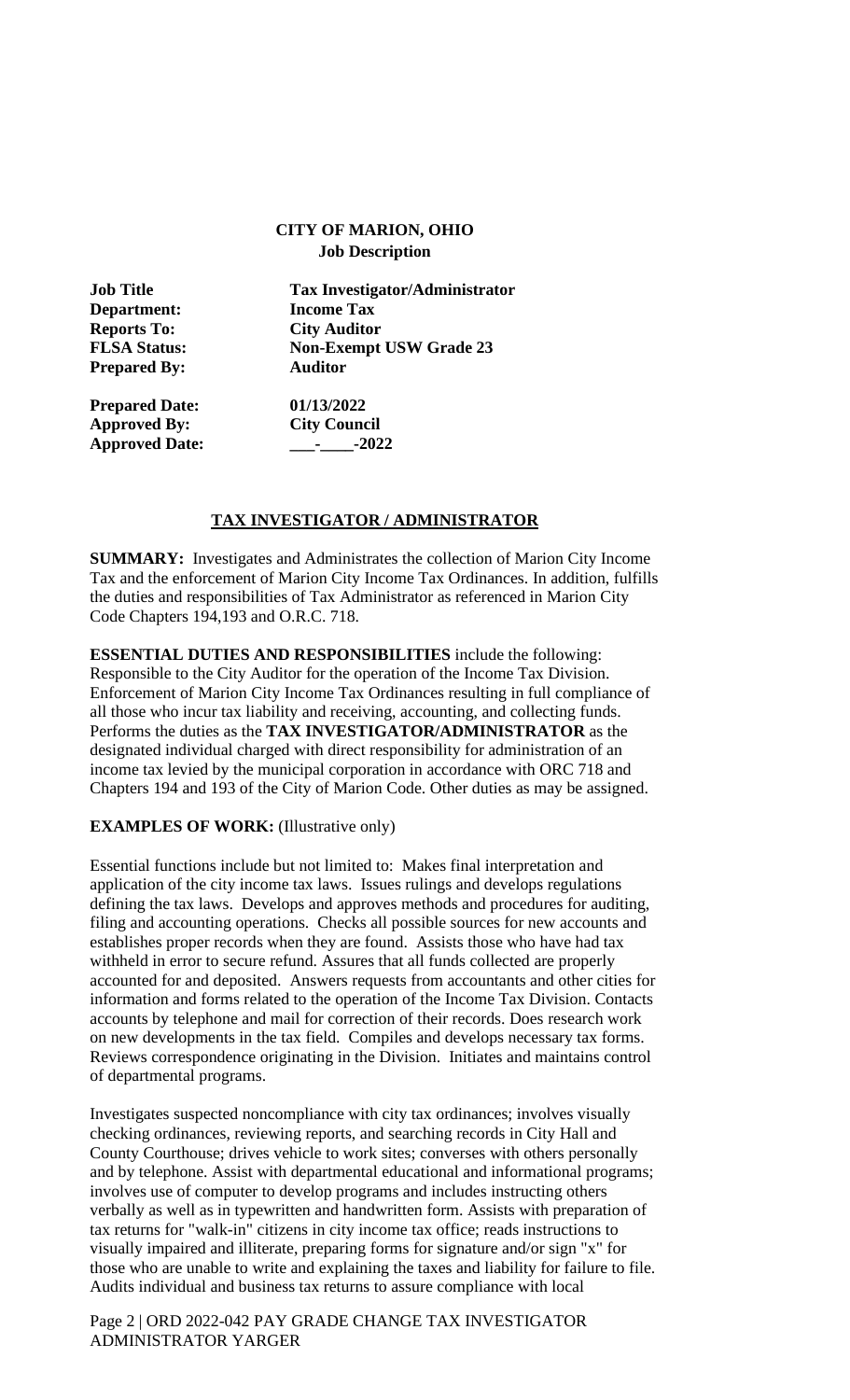ordinances; involves visually reviewing and checking ordinances, use of calculator, personal computer, and filing. Corresponds with tax preparers and taxpayers as necessary; involves composing letters and using computer. Makes determinations in the collection of delinquent tax returns filings; involves writing letters using computer, typewriter, telephone, and personal visitation. Will require visiting job sites to determine whether employers and or workers are properly reporting. Responsible for the collection of unpaid taxes including coordination with other departments. Assists in handling incoming mail and funds including issuing proper receipts. Performs other clerical and other tax collection functions as required. Reviews and establishes preliminary approval of refund requests. Performs Audit, balance and prepare the deposit of the daily receipts. Any other task ordinarily performed by the Tax Administrator as referenced in Marion City Code Chapter 194 and O.R.C. 718 and/or Chapter 193 as to responsibilities of the Tax Commissioner which is necessary for the daily functioning of the department.

**REQUIRED KNOWLEDGE, SKILLS AND ABILITIES:** Comprehensive knowledge of the City income tax laws and regulations; thorough knowledge of the principles and practices of accounting and auditing, particularly as they relate to taxation and tax related matters; thorough knowledge of office methods, practices procedures and equipment; ability to exercise sound judgment in administrative practices; ability to organize and direct a moderate sized office staff engaged in high volume complex procedures; ability to read, interpret and apply complex laws, rules and regulations relating to tax and accounting matters; ability to establish and maintain effective working relationships with employees, supervisors and the general public.

**QUALIFICATIONS:** To perform this job successfully, an individual must be able to perform each essential duty satisfactorily. The requirements listed below are representative of the knowledge, skill, and/or ability required. Reasonable accommodations may be made to enable individuals with disabilities to perform the essential functions.

**EDUCATION and/or EXPERIENCE:** Associate degree (A. A.) or equivalent from two-year college or technical school; or six months to one-year related experience and/or training; or equivalent combination of education and experience.

LANGUAGE SKILLS: Ability to read, analyze, and interpret general business periodicals, professional journals, technical procedures, or governmental regulations. Ability to write reports, business correspondence, and procedure manuals. Ability to effectively present information and respond to questions from groups of managers, clients, customers, and the general public.

**MATHEMATICAL SKILLS:** Ability to add, subtract, multiply, and divide in all units of measure, using whole numbers, common fractions, and decimals. Ability to compute rate, ratio, and percent and to draw and interpret bar graphs.

**REASONING ABILITY:** Ability to define problems, collect data, establish facts, and draw valid conclusions. Ability to interpret an extensive variety of technical instructions in mathematical or diagram form and deal with several abstract and concrete variables.

**CERTIFICATES, LICENSES, REGISTRATIONS:** Must have valid Ohio Driver's license.